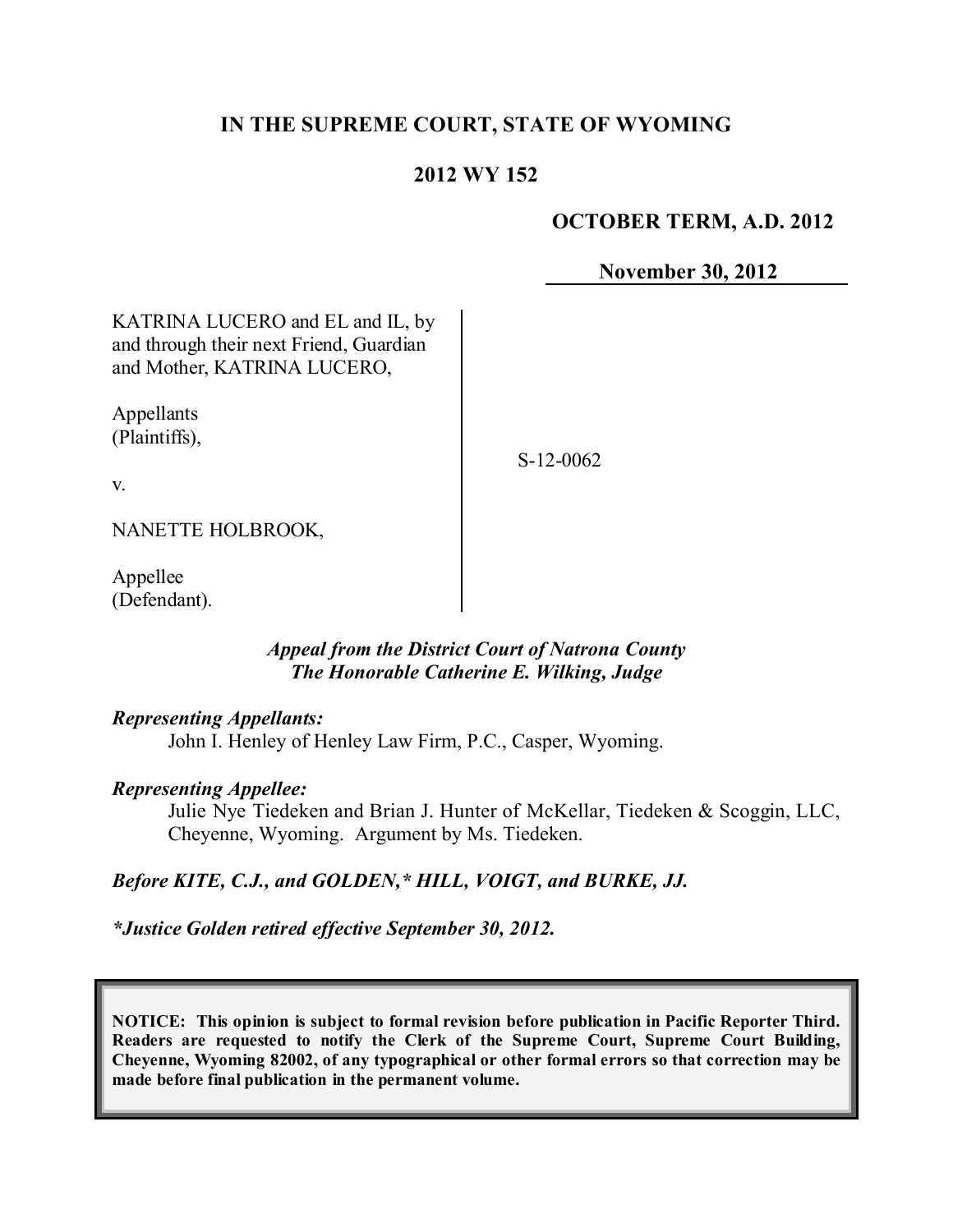# **VOIGT, Justice.**

[¶1] Nanette Holbrook, the appellee, left her car unattended with the motor running in her private driveway while she briefly returned to her home to retrieve her pocketbook. In the interim, Colbey Emms (Emms), a methamphetamine user, stole her vehicle. Emms later got into a high-speed chase with the police, which ended when the car he was driving collided with a vehicle driven by Katrina Lucero (Lucero), one of the appellants, and mother of EL and IL, also appellants. Lucero filed a complaint on behalf of herself and her children alleging that the appellee breached a duty to them of due care by leaving her car unattended with the keys in the ignition. The district court granted the appellee's motion for summary judgment on the basis that no duty was owed to the appellants under either the common law or by statute, and that the appellee's leaving of her keys in her car with the motor running was not the proximate cause of the accident. We affirm.

### **ISSUE**

[¶2] Did the district court appropriately grant the appellee's motion for summary judgment?

### **FACTS**

[¶3] On the morning of December 18, 2009, the appellee got into her car, started the engine, and pulled the car out of her garage and onto her driveway as she was preparing to leave her home to go to work. She soon realized that she had forgotten her purse and returned to her home to retrieve it, leaving the car doors unlocked and engine running. Within approximately three minutes, the appellee returned to the driveway only to find the car missing. She quickly returned to the house and called 911 to report that her car had been stolen.

[¶4] The appellee testified that she did not see anyone suspicious in the vicinity of her driveway at the time that she had returned to the house. Nevertheless, Emms stole her vehicle during the appellee's brief absence. The police located Emms driving the stolen vehicle and made contact with Emms who then attempted to flee. This evolved into a high-speed chase. The chase ended soon after Emms collided with Lucero, who was driving with her two children, ages six months and five years, to her mother's house. Lucero and her children suffered serious injuries. Emms was under the influence of methamphetamine at the time of the accident.

[¶5] The appellants filed a complaint in district court alleging that the appellee, by leaving the keys in the ignition of her unattended vehicle, was negligent and that such negligence was the proximate cause of the injuries incurred by the appellants. In response, the appellee filed a motion for summary judgment which the district court granted, finding that (1) the appellee owed the appellants no duty of care under the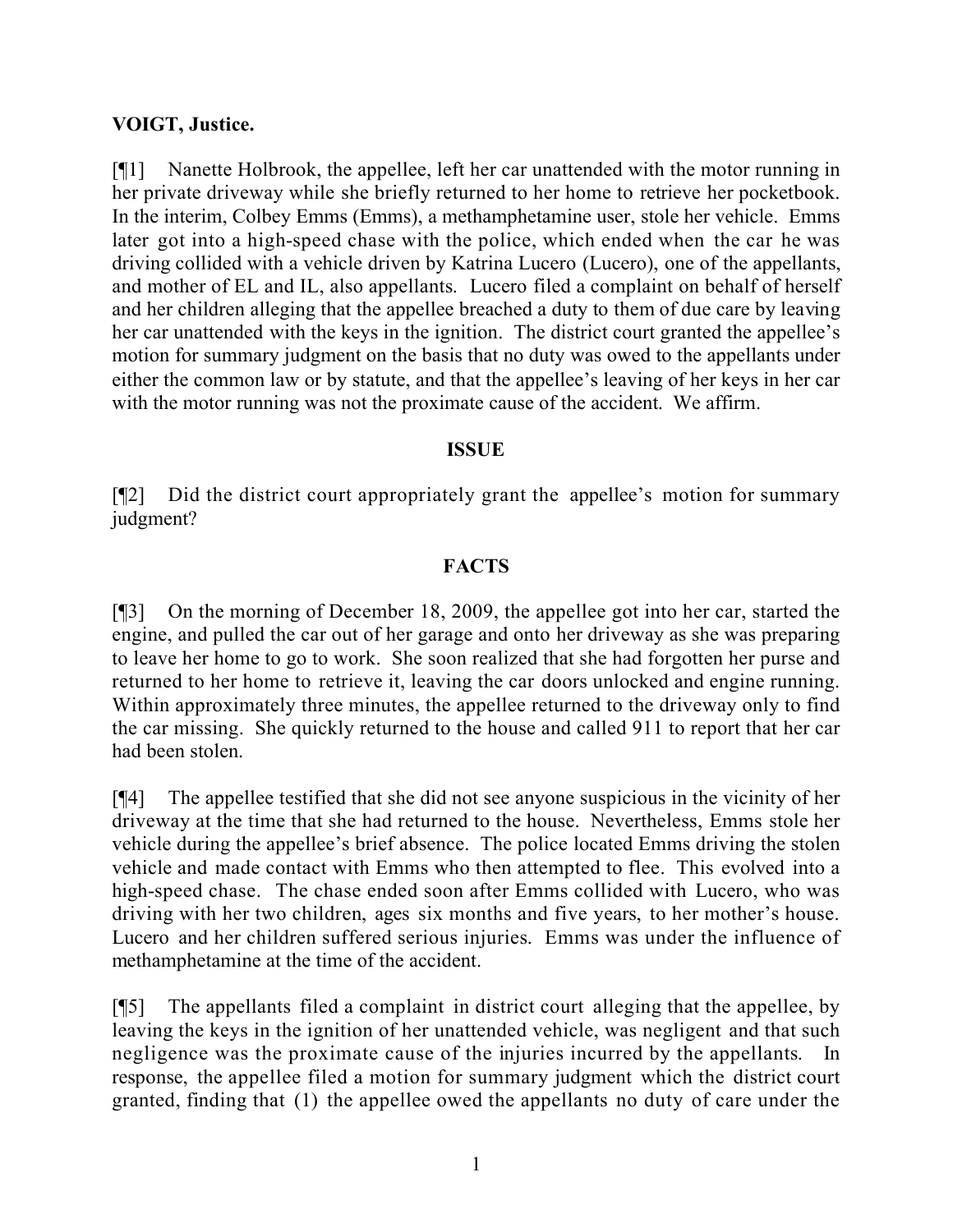circumstances either by statute or under the common law, and (2) the appellee's act of leaving the keys in the ignition was not the proximate cause of the appellants' injuries. The appellants now appeal that decision.

### **STANDARD OF REVIEW**

[¶6] Although summary judgment is disfavored in negligence actions, summary judgment will be affirmed where the record fails to show the existence of a genuine issue of material fact. *Uinta Cnty. v. Pennington*, 2012 WY 129, ¶ 11, 286 P.3d 138, 142 (Wyo. 2012). "The existence of duty is a question of law, making an absence of duty the surest route to summary judgment in negligence actions." *Erpelding v. Lisek*, 2003 WY 80, ¶ 13, 71 P.3d 754, 757 (Wyo. 2003) (quoting *Daily v. Bone*, 906 P.2d 1039, 1043 (Wyo. 1995)).

> We treat the summary judgment movant's motion as though it has been presented originally to us. We use the same materials in the record that was before the district court. Using the materials in the record, we examine them from the vantage point most favorable to the nonmoving party opposing the motion, giving that party the benefit of all favorable inferences which may fairly be drawn from the materials. . . . If doubt exists about the presence of genuine issues of material fact after we have reviewed the record, we resolve that doubt against the movant.

*Shafer v. TNT Well Serv., Inc.*, 2012 WY 126, ¶ 8, 285 P.3d 958, 961 (Wyo. 2012) (quoting *Lamar Outdoor Adver. v. Farmers Co-op Oil Co.*, 2009 WY 112, ¶ 10, 215 P.3d 296, 300 (Wyo. 2009) (internal citations omitted)).

# **DISCUSSION**

[¶7] Negligence occurs when one fails to act as would a reasonable person of ordinary prudence under like circumstances. *Keehn v. Town of Torrington*, 834 P.2d 112, 114 (Wyo. 1992). More specifically, to establish negligence, the following must be shown:

> (1) The defendant owed the plaintiff a duty to conform to a specified standard of care, (2) the defendant breached the duty of care, (3) the defendant's breach of the duty of care proximately caused injury to the plaintiff, and (4) the injury sustained by the plaintiff is compensable by money damages.

*Hatton v. Energy Elec. Co.*, 2006 WY 151, ¶ 10, 148 P.3d 8, 13 (Wyo. 2006) (quoting *Valance v. VI-Doug, Inc,*, 2002 WY 113, ¶ 8, 50 P.3d 697, 701 (Wyo. 2002)). Duty and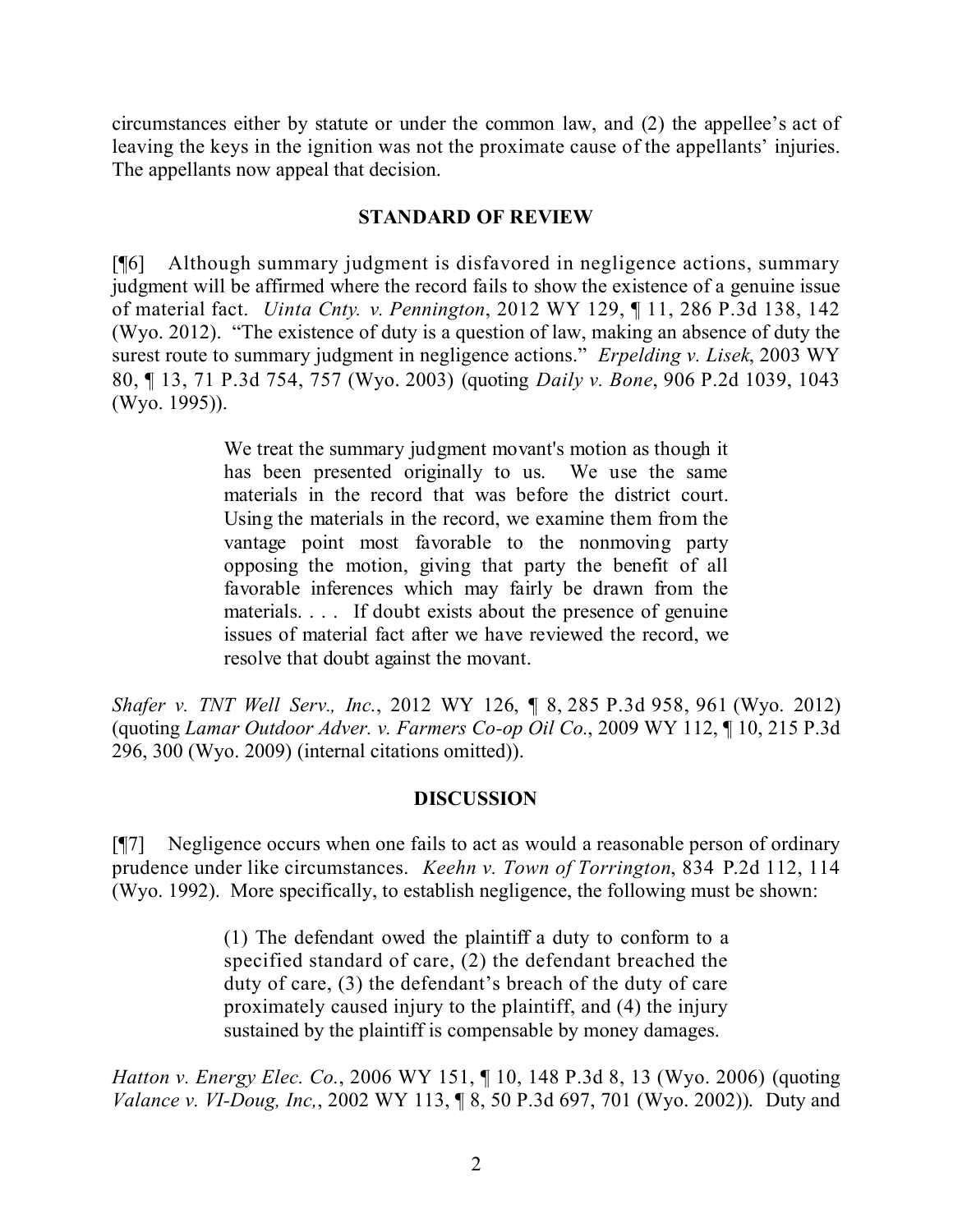breach of duty must be established before addressing causation and the tortfeasor's responsibility for any harm suffered. *See Halpern v. Wheeldon*, 890 P.2d 562, 565 (Wyo. 1995); *Sapone v. Grand Targhee, Inc.*, 308 F.3d 1096, 1103 (10th Cir. 2002). "Elements (1) and (2), duty and breach of duty, address whether the conduct of the alleged tortfeasor was in fact negligent. Element (3), proximate cause, is considered only after negligence is first established to determine whether the tortfeasor should be legally responsible for his negligence." *Keehn*, 834 P.2d at 115. Proximate cause addresses the scope of a defendant's liability and is a question of fact for the factfinder, and less appropriate for a summary judgment action. Restatement (Third) of Torts § 7 (2010).

[¶8] A duty may arise based upon the existence of a contract, a statute, or the common law, "or when the relationship of the parties is such that the law imposes an obligation on the defendant to act reasonably for the protection of the plaintiff." *Killian v. Caza Drilling, Inc.*, 2006 WY 42, ¶ 8, 131 P.3d 975, 980 (Wyo. 2006) (quoting *Hamilton v. Natrona County Educ. Ass'n*, 901 P.2d 381, 384 (Wyo. 1995)). The appellee clearly had no contractual relationship with the appellants, nor did the appellants have a special or particular relationship with the appellee beyond all being members of the public. Regarding the existence of a statutory duty, the appellants argue in their reply brief that the following statute creates a duty which the appellee breached:

# **§ 31-5-509. Requirements before leaving motor vehicle unattended.**

No person driving or in charge of a motor vehicle shall permit it to stand unattended without first stopping the engine, locking the ignition, removing the key from the ignition, effectively setting the brake thereon and, when standing upon any grade, turning the front wheels to the curb or side of the highway.

Wyo. Stat. Ann. § 31-5-509 (LexisNexis 2011). This statute does not, however, apply to motor vehicles parked in private driveways. Chapter 5 is entitled "Regulation of Traffic on Highways." The statute is clear regarding its applicability: "The provisions of this act relating to the operation of vehicles refer exclusively to the operation of vehicles upon highways except: (i) Where a different place is specifically referred to in a given section[.]" Wyo. Stat. Ann. § 31-5-103 (LexisNexis 2011). Because "a different place" is not referenced in Wyo. Stat. Ann. § 31-5-509, the statute applies only to vehicles "stand[ing] unattended" upon a highway.

[¶9] The Act defines "highway" and "street" synonymously as being "the entire width between the boundary lines of every way publicly maintained or if not publicly maintained, dedicated to public use when any part thereof is open to the use of the public for purposes of vehicular travel[.]" Wyo. Stat. Ann. § 31-5-102(a)(xlix) (LexisNexis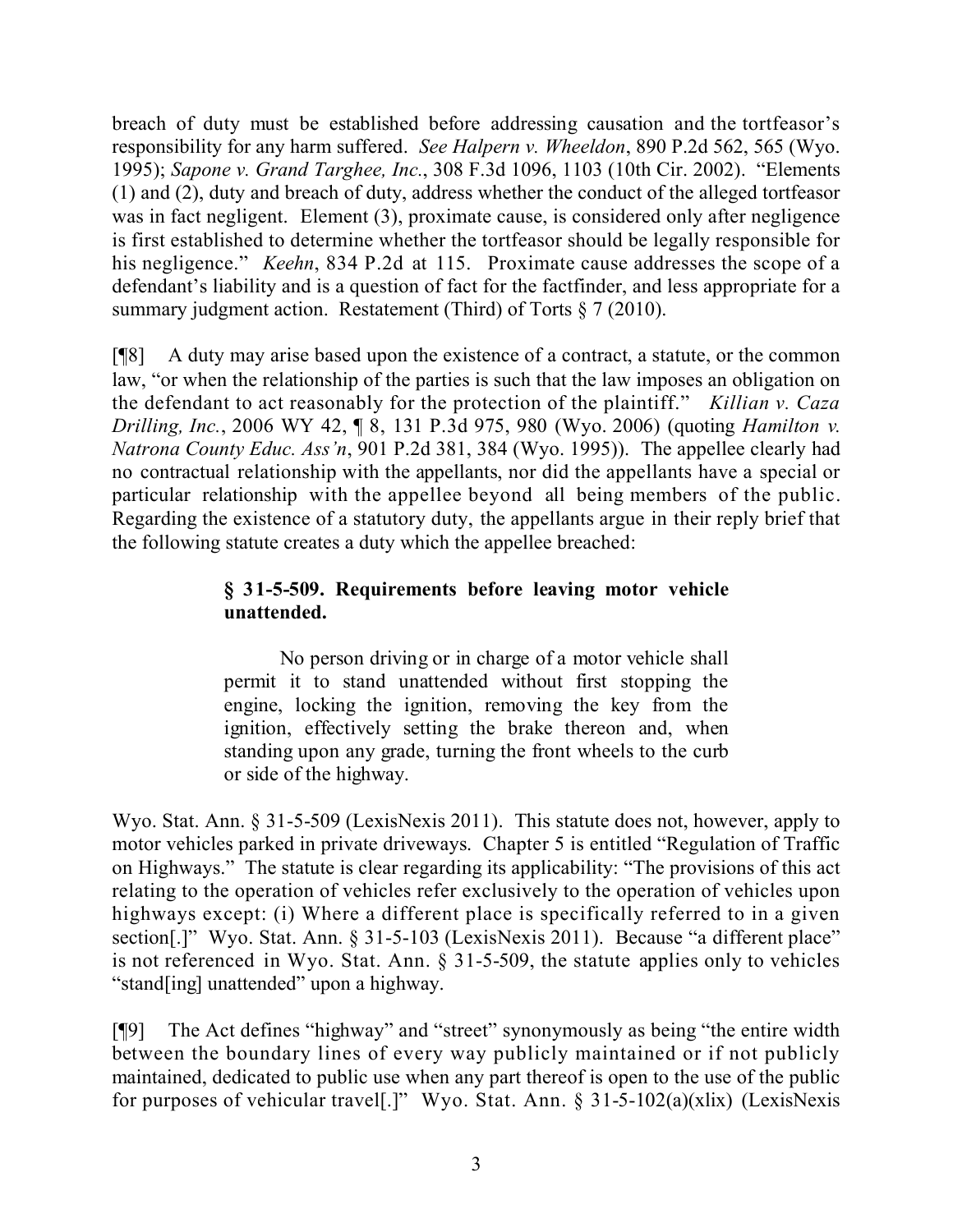2011). The appellants suggest, with little analysis, that the appellee's driveway is "open to the use of the public for purposes of vehicular travel." We find this contention unsupported by law or logic. The appellants point out that the harm that may occur where a car is left in a condition violating Wyo. Stat. Ann. § 31-5-509 on private property is similar, if not identical, to the harm that may occur by leaving a car in the same condition on a public highway. That may very well be the case. The legislature was specific, however, in limiting the application of this statute to public highways. "Where statutory language conveys a clear and definite meaning, this court neither faces the need nor acquires the license to construe the statute." *State v. Curtis*, 2002 WY 120, ¶ 8, 51 P.3d 867, 869 (Wyo. 2002). As we have said many times, if the legislature wanted to make the statute more general in its applicability, it could have done so.

[¶10] The existence of a duty as derived from the common law is a more complicated matter. As the appellants discuss, this Court has relied upon a number of factors in determining whether the common law creates a duty of care.

> Some of the key policy factors to be considered are: (1) the foreseeability of harm to the plaintiff, (2) the closeness of the connection between the defendant's conduct and the injury suffered, (3) the degree of certainty that the plaintiff suffered injury, (4) the moral blame attached to the defendant's conduct, (5) the policy of preventing future harm, (6) the extent of the burden upon the defendant, (7) the consequences to the community and the court system, and (8) the availability, cost and prevalence of insurance for the risk involved.

*Gates v. Richardson*, 719 P.2d 193, 196 (Wyo. 1986). Despite the appellants' arguments to the contrary, we find that the balancing of these factors weighs against the imposition of a duty of care owed to the appellants by the appellee.

[¶11] In their brief, the appellants point out that the appellee admitted that there is a heightened risk of car theft when keys are left in a vehicle. Tort liability, however, requires that the harm that befell a plaintiff was foreseeable by the tortfeasor. *Id*. at 196. In the case at hand, for instance, the appellants must show that the injuries they incurred were foreseeable by the appellee, rather than that the car theft was foreseeable. We have recently discussed the importance of foreseeability in establishing common law negligence:

> Many factors inform the duty analysis, but the most important consideration is foreseeability. Generally a defendant owes a duty of care to all persons who are foreseeably endangered by his conduct with respect to all risks which make the conduct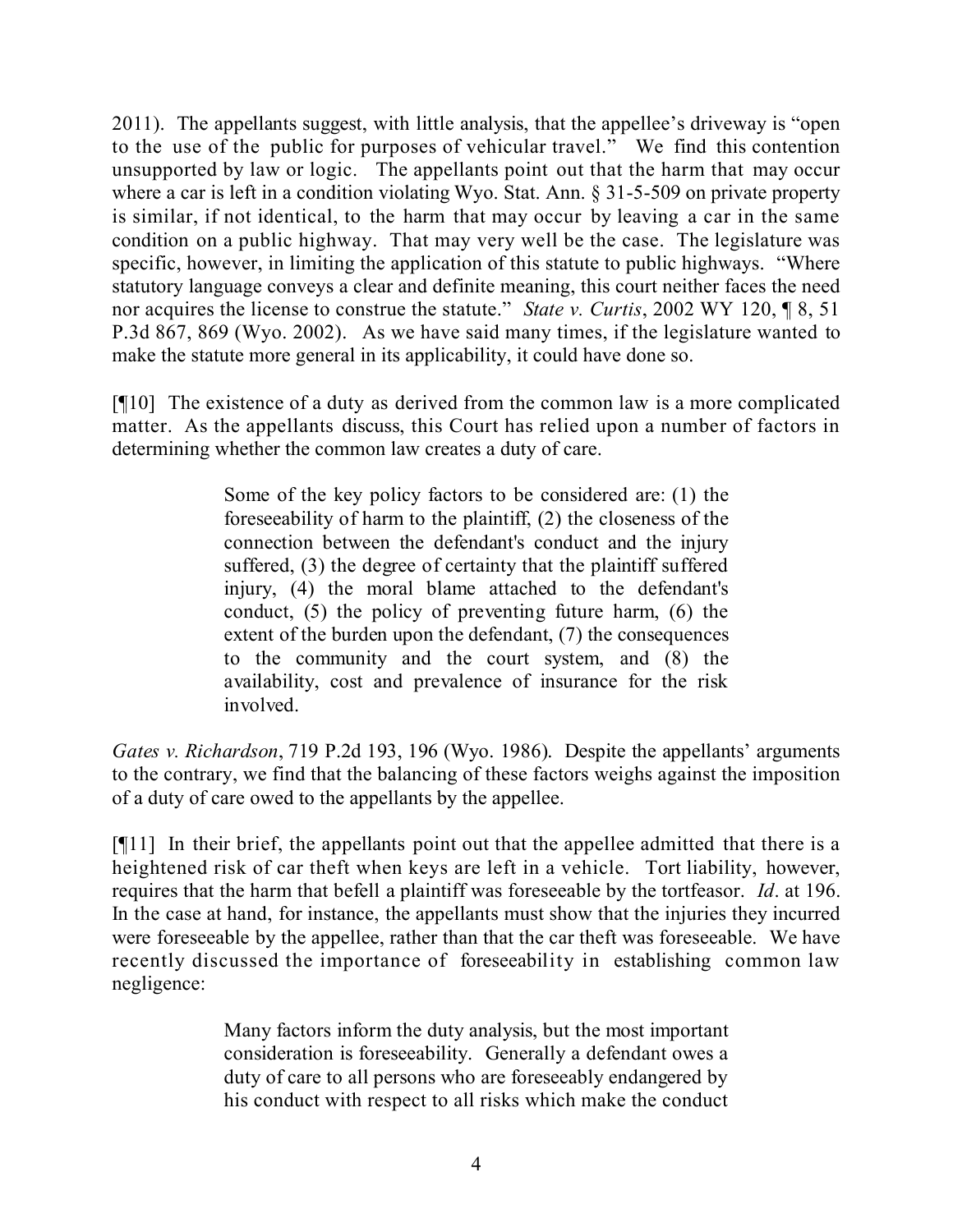unreasonably dangerous. Foreseeability establishes a 'zone of risk,' which is to say that it forms a basis for assessing whether the conduct creates a generalized and foreseeable risk of harming others.

*Glenn v. Union Pac. R.R. Co.*, 2011 WY 126, ¶ 34, 262 P.3d 177, 193 (Wyo. 2011) (quoting *Beugler v. Burlington Northern & Santa Fe Ry*., 490 F.3d 1224, 1228 (10th Cir. 2007)). Glenn, a coal mine employee, was injured by falling coal when he opened the unlocked dump doors of a rail car. *Id.* at  $\P$  7, at 181. We agreed with the district court that such an injury was foreseeable "[g]iven the uncomplicated nature of the accident." *Id.* at  $\sqrt{9}$  36, at 194. "One needs only a basic familiarity with the law of gravity to anticipate that heavy material precariously perched on an unlocked door may come down with unfortunate consequences." *Id*.

[¶12] Such scientific simplicity was not at work in the case at hand. It is not sufficient to say that merely because something did happen, the result was foreseeable. The injuries suffered by the appellants were not a natural consequence of the actions of the appellee, as was the case in *Glenn*. It was not as if the appellee left her car at the top of a hill with the parking brake disengaged, and the car rolled downward, injuring a passerby. The appellee momentarily left her car running in her own private driveway. In that brief interim, a methamphetamine user came upon the vehicle, trespassed on the appellee's property, and stole her car. After the car was reported stolen, the police located the thief with the vehicle and pursued him in a high-speed chase. That chase tragically ended in a violent car accident. We cannot say that the appellants' injuries resulting from a subsequent high-speed chase were a foreseeable consequence of the appellee's act of momentarily leaving her car unattended in her driveway.

[¶13] The closeness of the connection between the injury suffered and the appellee's conduct is a corollary of foreseeability. Foreseeability addresses whether the harm incurred was a natural consequence of the alleged tortfeasor's actions. The closeness of the connection between the injury and the conduct is related to causation and contemplates whether any intervening conduct contributed to the harm. In *Sorensen v. State Farm Auto. Ins. Co.*, State Farm alleged that Sorensen, the owner of, but not the driver of, a vehicle involved in a car accident with State Farm's insured drivers, violated Wyoming law by failing to maintain liability insurance on her vehicle. 2010 WY 101, ¶ 2, 234 P.3d 1233, 1235 (Wyo. 2010). We held that Sorensen owed no duty of care under statute or the common law. *Id*. at ¶ 38, at 1244. In our analysis of the *Gates* factors listed above, *see supra* ¶ 10, we found that the damages incurred were closely connected with the driver's failure to exercise reasonable care in the operation of the vehicle, rather than to Sorensen's failure to maintain insurance. *Id*. at ¶ 29, at 1242.

[¶14] It is true that the appellee's act of leaving her car's motor running while she briefly returned to her home contributed to a chain of events that ended in a motor vehicle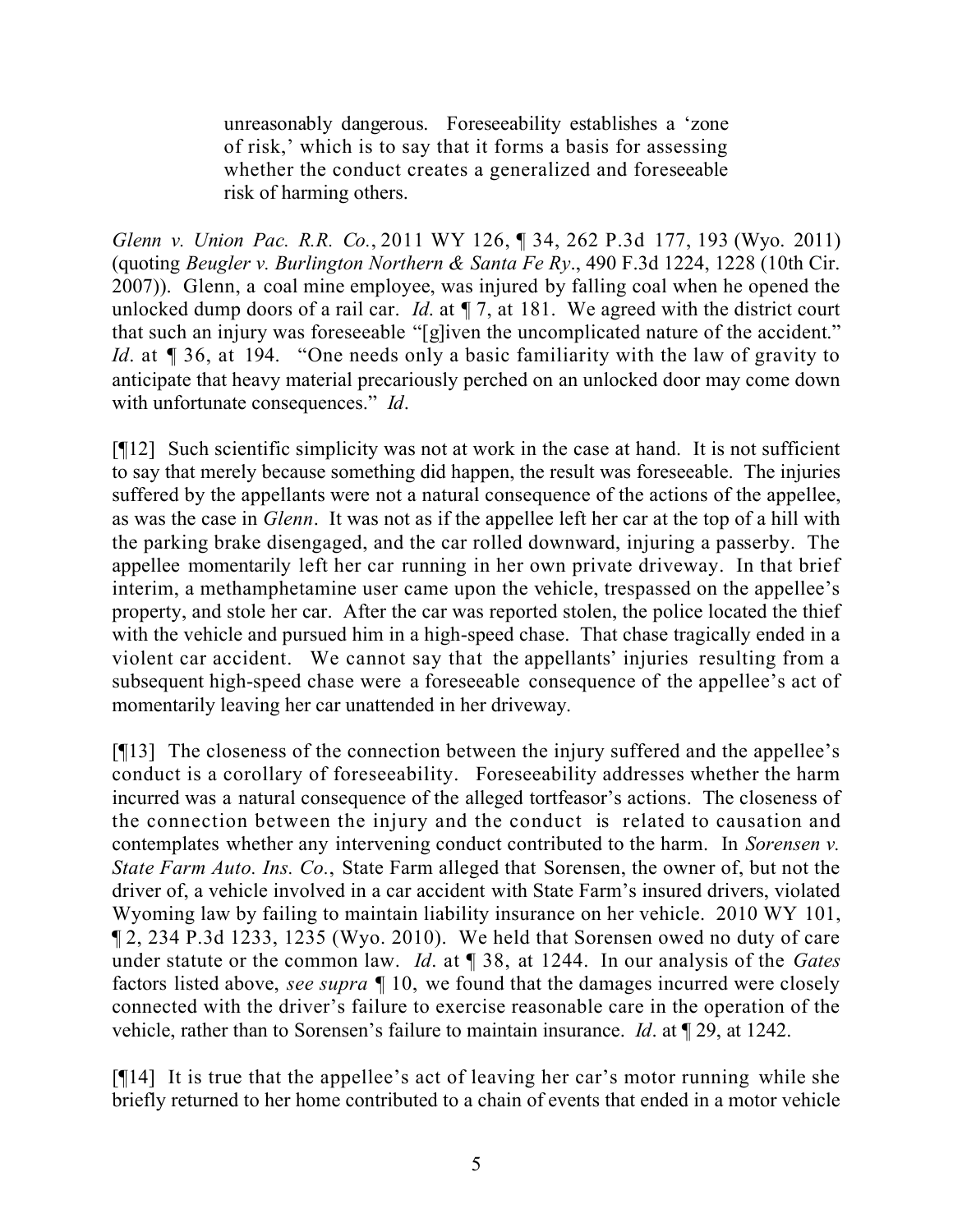accident between the appellants and the car thief. The appellee's conduct, however, was not sufficiently connected to the harm incurred to find that the appellee had a duty to prevent that harm.

[¶15] Regarding the third factor, there is no doubt that the appellants were injured.

[¶16] Moral blame results from misconduct more extreme than ordinary negligence. *Erpelding*, 2003 WY 80, ¶ 26, 71 P.3d at 759. Such culpability may result where the alleged tortfeasor "is the party best in the position to prevent injury." *Larsen v. Banner Health Sys.*, 2003 WY 167, ¶ 30, 81 P.3d 196, 205 (Wyo. 2003). We cannot agree with the appellants that the appellee "essentially deliver[ed] [the] vehicle" to a drug-impaired thief. The fact that the appellee's conduct may have contributed in some way to the accident that occurred does not make her morally culpable. Certainly, Emms, who was driving the vehicle at a high rate of speed in an attempt to elude the police, was in a better position to prevent the harm to the appellants than was the appellee. In truth, the same can be said about the police officer or officers involved in the pursuit. And sadly, the same can even be said about Lucero because the accident occurred at an intersection that Lucero entered against a red light.

[¶17] While the harm suffered by the appellants in the instant case would not have occurred if the appellee had removed her keys from the ignition, these circumstances are so unique that imposing a duty upon every Wyoming resident not to leave a car in the driveway with the motor running will not likely prevent future harm such as this. We say this primarily because, as the district court found, even if we recognized the existence of a duty, there simply is no proximate cause connection between the acts of the appellee and the harm to the appellants.

> In order for proximate cause to exist, "the accident or injury must be the natural and probable consequence of the act of negligence." *Foote v. Simek*, 2006 WY 96, ¶ 22, 139 P.3d 455, 463 (Wyo. 2006). In fact, "[t]he ultimate test of proximate cause is foreseeability of injury. In order to qualify as a legal cause, the conduct must be a substantial factor in bringing about the plaintiff's injuries." *Foote*, ¶ 22, 139 P.3d at 464. In our consideration of cases involving proximate cause, we have discussed not only what constitutes proximate cause, but also what does not:

> In *Lemos v. Madden*, 28 Wyo. 1, 200 P. 791, 793 (1921), this court first defined proximate cause as "[t]hat which, in a natural and continuous sequence, unbroken by any efficient intervening cause, produces the injury, and without which the result would not have occurred." This same definition has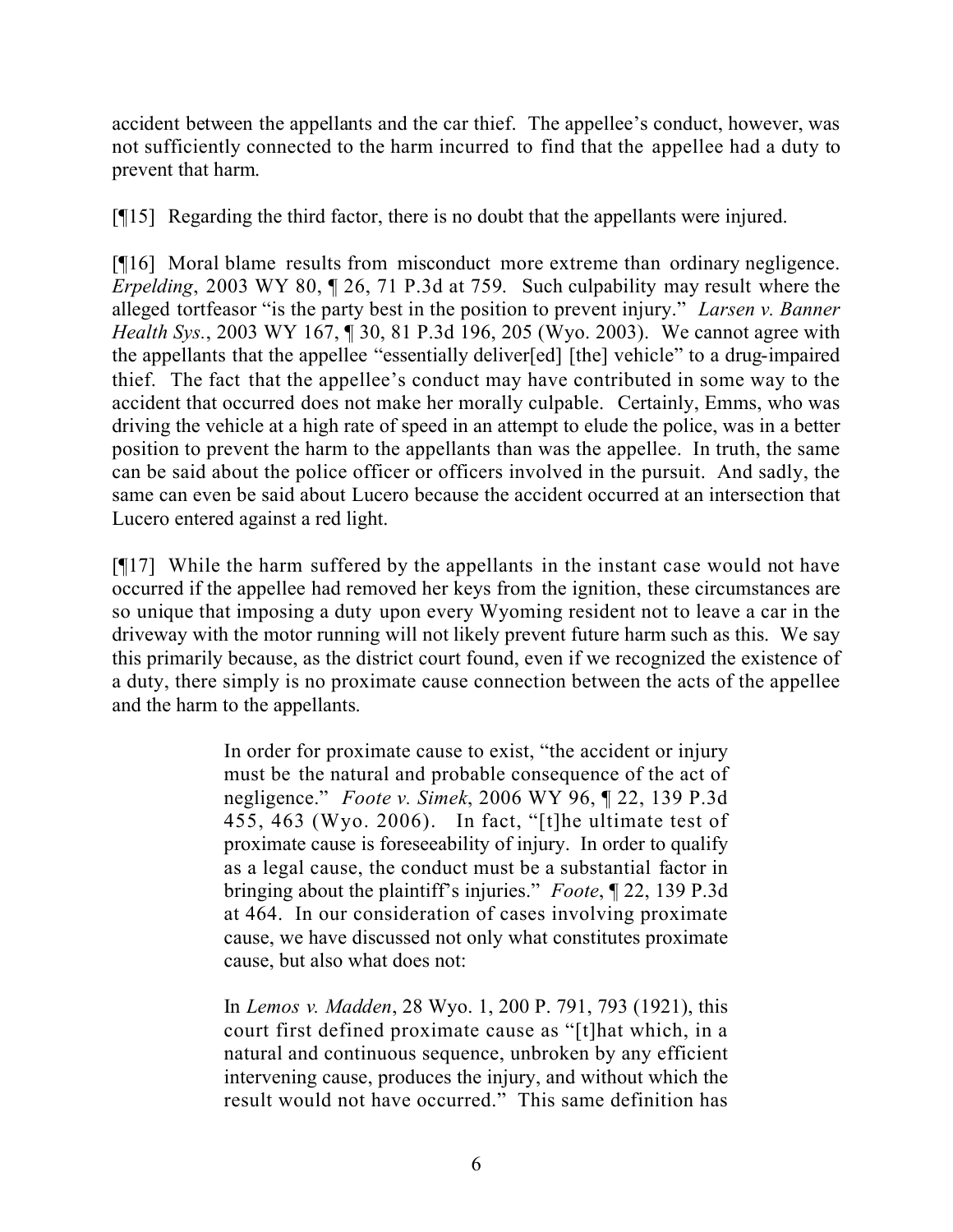been relied upon in recent years. *Robertson v. TWP, Inc.*, 656 P.2d 547 (Wyo. 1983); *Kopriva v. Union Pacific R. Co*., 592 P.2d 711 (Wyo. 1979). In *Lemos v. Madden, supra*, 200 P. at 794, the court also rejected a "but for" rule of causation, stating:

> *"\* \* \* But if the original wrong furnished only the condition or occasion, then it is the remote and not the proximate cause, notwithstanding the fact that there would have been no loss or injury but for such condition or occasion. \* \* \*"*

In later cases our court has identified legal causation as that conduct which is a substantial factor in bringing about the injuries identified in the complaint. *McClellan v. Tottenhoff*, Wyo. 666 P.2d 408 (Wyo. 1983); *Chrysler Corporation v. Todorovich*, 580 P.2d 1123 (Wyo. 1978); *Phelps v. Woodward Construction Co.*, 66 Wyo. 33, 33, 204 P.2d 179 (Wyo. 1949). The obvious rationalization of that approach with the two propositions found in *Lemos v. Madden*, *supra*, is that if the conduct is "that cause which in natural and continuous sequence, unbroken by a sufficient intervening cause produces the injury, without which the result would not have occurred," it must be identified as a substantial factor in bringing about the harm. If, however, it created only a condition or occasion for the harm to occur then it would be regarded as a remote, not a proximate, cause, and would not be a substantial factor in bringing about the harm. An alternative method for explaining these concepts is found in the discussions of intervening cause in our cases. *McClellan v. Tottenhoff, supra*; *Kopriva v. Union Pacific R. Co*., *supra*; *Gilliland v. Rhoads*, 593 P.2d 1221 (Wyo. 1975); *Fagan v. Summers*, 498 P.2d 1227 (Wyo. 1972); and *Tyler v. Jensen*, 75 Wyo. 249, 295 P.2d 742 (Wyo. 1956). *An intervening cause is one that comes into being after a defendant's negligent act has occurred, and if it is not a foreseeable event it will insulate the defendant from liability. It is reasonably foreseeable if it is a probable consequence of the defendant's wrongful act or is a normal response to the stimulus of the situation created thereby. Killian v. Caza Drilling, Inc*, 2006 WY 42, ¶ 20, 131 P.3d 975, 985 (Wyo. 2006).